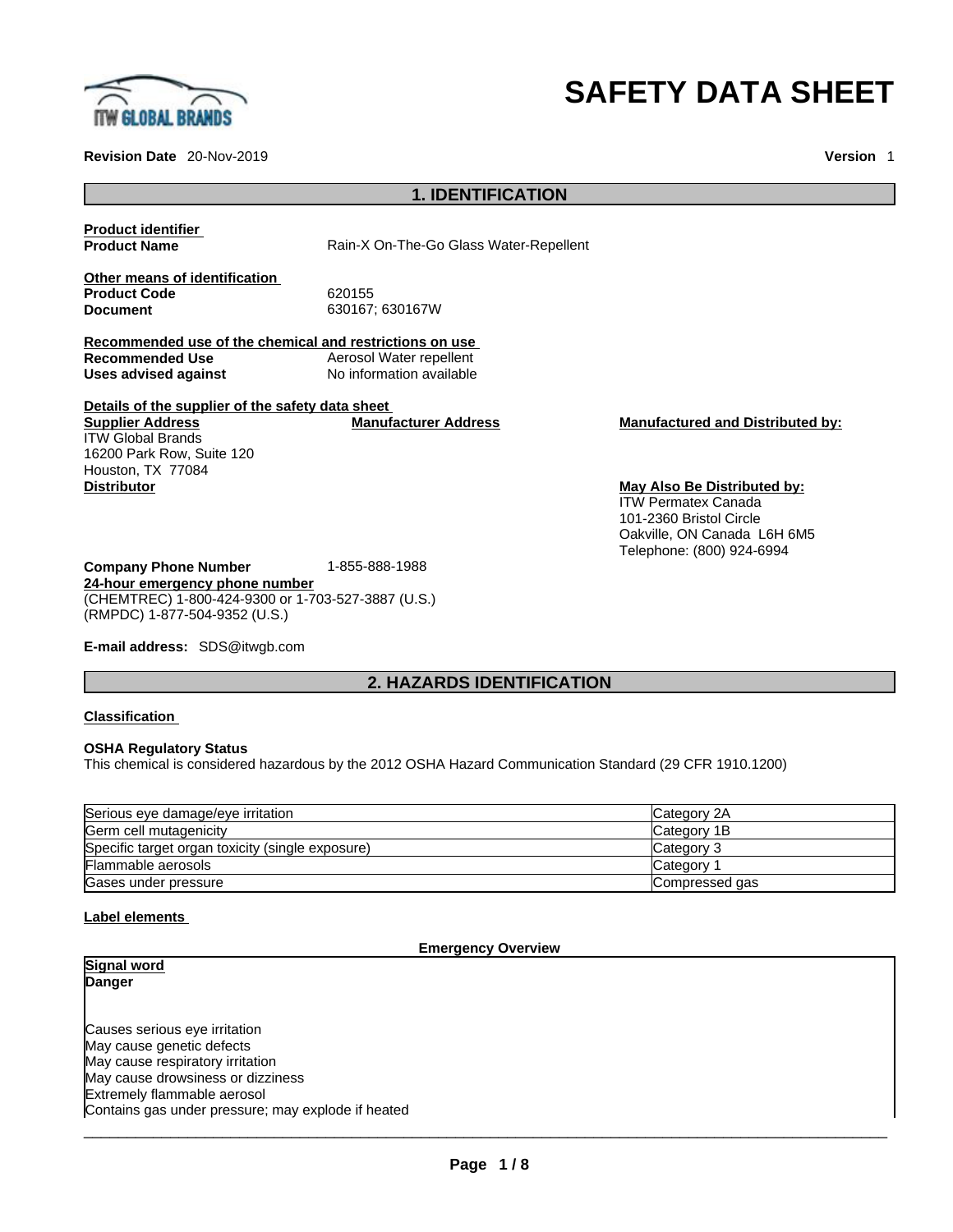

# **Precautionary Statements - Prevention**

Obtain special instructions before use Do not handle until all safety precautions have been read and understood Use personal protective equipment as required Wash face, hands and any exposed skin thoroughly after handling Wear eye/face protection Avoid breathing dust/fume/gas/mist/vapors/spray Use only outdoors or in a well-ventilated area

#### **Precautionary Statements - Response**

IF exposed or concerned: Get medical advice/attention

IF IN EYES: Rinse cautiously with water for several minutes. Remove contact lenses, if present and easy to do. Continue rinsing If eye irritation persists: Get medical advice/attention IF INHALED: Remove victim to fresh air and keep at rest in a position comfortable for breathing

# **Precautionary Statements - Storage**

Store locked up Store in a well-ventilated place. Keep container tightly closed

#### **Precautionary Statements - Disposal**

Dispose of contents/container to an approved waste disposal plant

# **Hazards not otherwise classified (HNOC)**

Not applicable

#### **Other Information**

Harmful to aquatic life with long lasting effects. Harmful to aquatic life.

# **3. COMPOSITION/INFORMATION ON INGREDIENTS**

| <b>Chemical Name</b>    | <b>CAS No</b> | Weight-%  |
|-------------------------|---------------|-----------|
| Isopropanol             | 67-63-0       | $40 - 70$ |
| Acetone                 | 67-64-1       | $10 - 30$ |
| Liquefied Petroleum Gas | 68476-86-8    | - 13      |

# **4. FIRST AID MEASURES**

#### **Description of first aid measures**

**General advice** Get medical advice/attention if you feel unwell.

**Eye contact** IF IN EYES: Rinse cautiously with water forseveral minutes. Remove contact lenses, if present and easy to do. Continue rinsing. If eye irritation persists: Get medical advice/attention.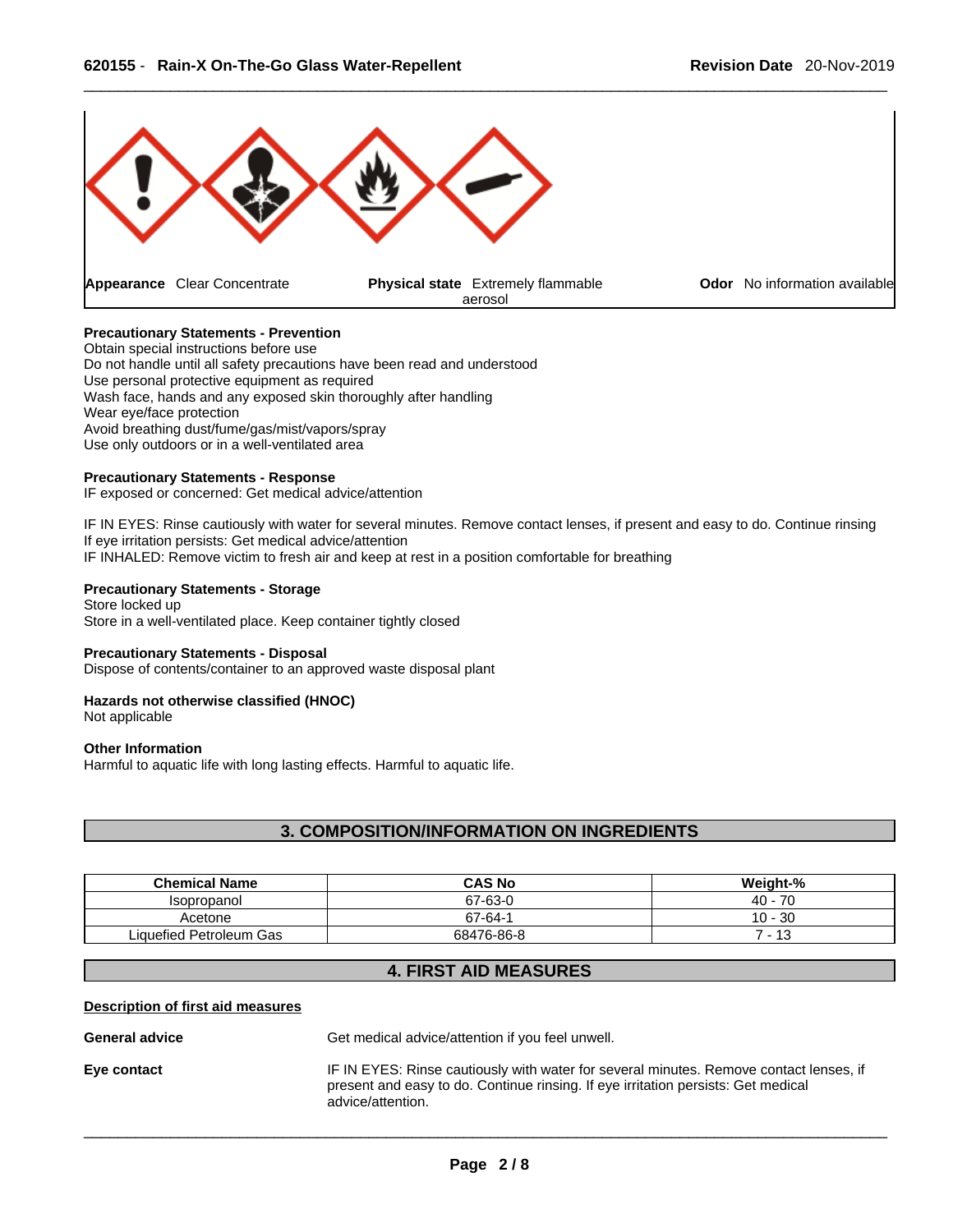| <b>Skin contact</b>                                                                                                                                             | IF ON SKIN:. Wash skin with soap and water. If skin irritation persists, call a physician.<br>Take off contaminated clothing and wash before reuse. |  |
|-----------------------------------------------------------------------------------------------------------------------------------------------------------------|-----------------------------------------------------------------------------------------------------------------------------------------------------|--|
| IF INHALED: Remove victim to fresh air and keep at rest in a position comfortable for<br><b>Inhalation</b><br>breathing. If symptoms persist, call a physician. |                                                                                                                                                     |  |
| Ingestion                                                                                                                                                       | IF SWALLOWED:. Do NOT induce vomiting. Never give anything by mouth to an<br>unconscious person. Call a physician.                                  |  |
| Self-protection of the first aider                                                                                                                              | Ensure that medical personnel are aware of the material(s) involved and take precautions to<br>protect themselves.                                  |  |
| Most important symptoms and effects, both acute and delayed                                                                                                     |                                                                                                                                                     |  |
| <b>Symptoms</b>                                                                                                                                                 | See section 2 for more information.                                                                                                                 |  |
|                                                                                                                                                                 | Indication of any immediate medical attention and special treatment needed                                                                          |  |
| Note to physicians                                                                                                                                              | Treat symptomatically.                                                                                                                              |  |
|                                                                                                                                                                 | <b>5. FIRE-FIGHTING MEASURES</b>                                                                                                                    |  |
| Suitable extinguishing media<br>Carbon dioxide (CO2), Use dry chemical, Foam                                                                                    |                                                                                                                                                     |  |
| Unsuitable extinguishing media<br>None                                                                                                                          |                                                                                                                                                     |  |
| Specific hazards arising from the chemical<br>None in particular.                                                                                               |                                                                                                                                                     |  |
| <b>Explosion data</b><br><b>Sensitivity to Mechanical Impact</b><br><b>Sensitivity to Static Discharge</b>                                                      | None.<br>None.                                                                                                                                      |  |
| Protective equipment and precautions for firefighters<br>protective gear.                                                                                       | As in any fire, wear self-contained breathing apparatus pressure-demand, MSHA/NIOSH (approved or equivalent) and full                               |  |
|                                                                                                                                                                 | <b>6. ACCIDENTAL RELEASE MEASURES</b>                                                                                                               |  |
|                                                                                                                                                                 | Personal precautions, protective equipment and emergency procedures                                                                                 |  |
| <b>Personal precautions</b>                                                                                                                                     | Ensure adequate ventilation, especially in confined areas. Avoid contact with eyes and skin.<br>Use personal protective equipment as required.      |  |

| <b>Environmental precautions</b>                     |                                                                                                                                                                                  |
|------------------------------------------------------|----------------------------------------------------------------------------------------------------------------------------------------------------------------------------------|
| <b>Environmental precautions</b>                     | See Section 12 for additional Ecological Information.                                                                                                                            |
| Methods and material for containment and cleaning up |                                                                                                                                                                                  |
| <b>Methods for containment</b>                       | Prevent further leakage or spillage if safe to do so.                                                                                                                            |
| Methods for cleaning up                              | Ensure adequate ventilation. Soak up with inert absorbent material. Sweep up and shovel<br>into suitable containers for disposal. Use personal protective equipment as required. |
| <b>Prevention of secondary hazards</b>               | Clean contaminated objects and areas thoroughly observing environmental regulations.                                                                                             |
|                                                      | $7$ ilayini ilia alin atan                                                                                                                                                       |

# **7. HANDLING AND STORAGE**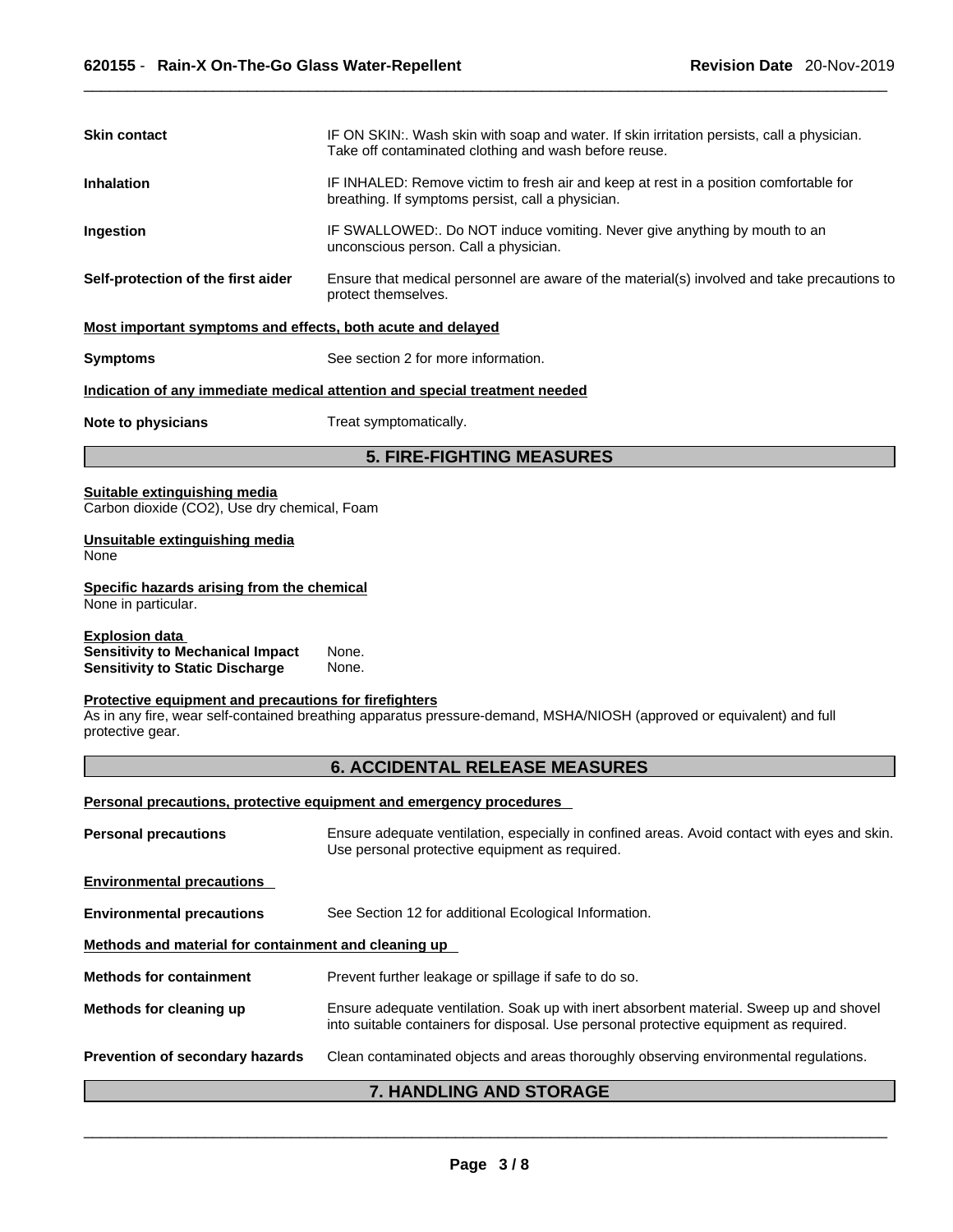# **Precautions for safe handling Advice on safe handling** Handle in accordance with good industrial hygiene and safety practice. Avoid breathing vapors or mists. Avoid contact with skin, eyes or clothing. Wash thoroughly after handling. Wash contaminated clothing before reuse. Use personal protective equipment as required.**Conditions for safe storage, including any incompatibilities Storage Conditions** Keep containers tightly closed in a dry, cool and well-ventilated place. **Incompatible materials** Strong oxidizing agents

# **8. EXPOSURE CONTROLS/PERSONAL PROTECTION**

# **Control parameters**

#### **Exposure Guidelines** .

| <b>Chemical Name</b> | <b>ACGIH TLV</b>    | <b>OSHA PEL</b>                         | <b>NIOSH IDLH</b>            |
|----------------------|---------------------|-----------------------------------------|------------------------------|
| Isopropanol          | STEL: 400 ppm       | TWA: 400 ppm                            | IDLH: 2000 ppm               |
| 67-63-0              | <b>TWA: 200 ppm</b> | TWA: 980 mg/m <sup>3</sup>              | <b>TWA: 400 ppm</b>          |
|                      |                     | (vacated) TWA: 400 ppm                  | TWA: 980 mg/m $3$            |
|                      |                     | (vacated) TWA: 980 mg/m <sup>3</sup>    | STEL: 500 ppm                |
|                      |                     | (vacated) STEL: 500 ppm                 | STEL: 1225 mg/m <sup>3</sup> |
|                      |                     | (vacated) STEL: $1225 \text{ mg/m}^3$   |                              |
| Acetone              | STEL: 500 ppm       | TWA: 1000 ppm                           | IDLH: 2500 ppm               |
| 67-64-1              | TWA: 250 ppm        | TWA: 2400 mg/m <sup>3</sup>             | TWA: 250 ppm                 |
|                      |                     | (vacated) TWA: 750 ppm                  | TWA: 590 mg/m $3$            |
|                      |                     | (vacated) TWA: $1800 \text{ mg/m}^3$    |                              |
|                      |                     | (vacated) STEL: $2400 \text{ mg/m}^3$   |                              |
|                      |                     | The acetone STEL does not apply         |                              |
|                      |                     | to the cellulose acetate fiber          |                              |
|                      |                     | industry. It is in effect for all other |                              |
|                      |                     | sectors.                                |                              |
|                      |                     | (vacated) STEL: 1000 ppm                |                              |

*NIOSH IDLH Immediately Dangerous to Life or Health* 

**Other Information** Vacated limits revoked by the Court of Appeals decision in AFL-CIO v.OSHA, 965 F.2d 962 (11th Cir., 1992).

#### **Appropriate engineering controls**

| <b>Engineering Controls</b> | <b>Showers</b>      |  |
|-----------------------------|---------------------|--|
|                             | Eyewash stations    |  |
|                             | Ventilation systems |  |

# **Individual protection measures, such as personal protective equipment**

| Eye/face protection                   | Wear safety glasses with side shields (or goggles).                                                                                             |
|---------------------------------------|-------------------------------------------------------------------------------------------------------------------------------------------------|
| Skin and body protection              | Wear protective natural rubber, nitrile rubber, Neoprene™ or PVC gloves.                                                                        |
| <b>Respiratory protection</b>         | Use NIOSH-approved air-purifying respirator with organic vapor cartridge or canister, as<br>appropriate.                                        |
| <b>General Hygiene Considerations</b> | Handle in accordance with good industrial hygiene and safety practice. Regular cleaning of<br>equipment, work area and clothing is recommended. |

# 9. PHYSICAL AND CHEMICAL PROPERTIES

| 9.1. Information on basic physical and chemical properties |                             |  |
|------------------------------------------------------------|-----------------------------|--|
| <b>Physical state</b>                                      | Extremely flammable aerosol |  |
| Appearance                                                 | Clear Concentrate           |  |
| Odor                                                       | No information available    |  |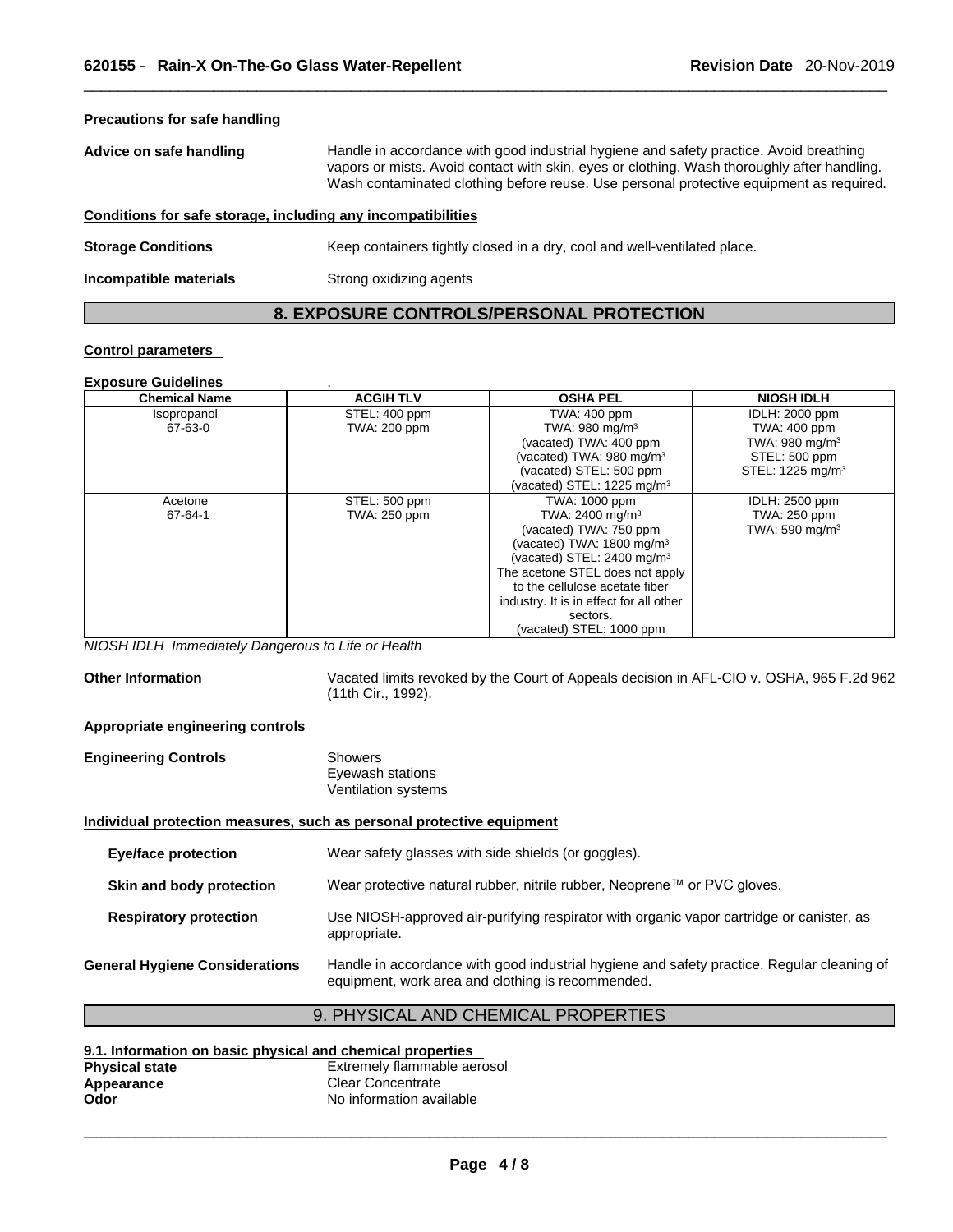| Color                            | Colorless                |                  |
|----------------------------------|--------------------------|------------------|
| <b>Odor threshold</b>            | No information available |                  |
|                                  |                          |                  |
| <b>Property</b>                  | <b>Values</b>            | Remarks • Method |
| рH                               | No information available |                  |
| Melting point / freezing point   | No information available |                  |
| Boiling point / boiling range    | No information available |                  |
| <b>Flash point</b>               | $-104$ °C / $-155$ °F    |                  |
| <b>Evaporation rate</b>          | No information available |                  |
| Flammability (solid, gas)        | No information available |                  |
| <b>Flammability Limit in Air</b> |                          |                  |
| <b>Upper flammability limit:</b> | No information available |                  |
| Lower flammability limit:        | No information available |                  |
| Vapor pressure                   | No information available |                  |
| <b>Vapor density</b>             | No information available |                  |
| <b>Relative density</b>          | No information available |                  |
| <b>Water solubility</b>          | No information available |                  |
| Solubility(ies)                  | No information available |                  |
| <b>Partition coefficient</b>     | No information available |                  |
| <b>Autoignition temperature</b>  | No information available |                  |
| <b>Decomposition temperature</b> | No information available |                  |
| <b>Kinematic viscosity</b>       | No information available |                  |
| <b>Dynamic viscosity</b>         | No information available |                  |
| <b>Explosive properties</b>      | No information available |                  |
| <b>Oxidizing properties</b>      | No information available |                  |
|                                  |                          |                  |
| <b>Other Information</b>         |                          |                  |
| <b>Softening point</b>           | No information available |                  |
| <b>Molecular weight</b>          | No information available |                  |
| <b>Density</b>                   | No information available |                  |
| <b>Bulk density</b>              | No information available |                  |
| <b>SADT</b> (self-accelerating   | No information available |                  |
| decomposition temperature)       |                          |                  |
|                                  |                          |                  |

# **10. STABILITY AND REACTIVITY**

# **Reactivity**

No information available

#### **Chemical stability**

Stable under normal conditions

# **Possibility of Hazardous Reactions**

None under normal processing.

#### **Conditions to avoid**  Excessive heat.

# **Incompatible materials**

Strong oxidizing agents

# **Hazardous Decomposition Products**

Carbon oxides

# **11. TOXICOLOGICAL INFORMATION**

#### **Information on likely routes of exposure**

**Inhalation** May cause irritation of respiratory tract.

**Eye contact Contact** Contact with eyes may cause irritation. May cause redness and tearing of the eyes.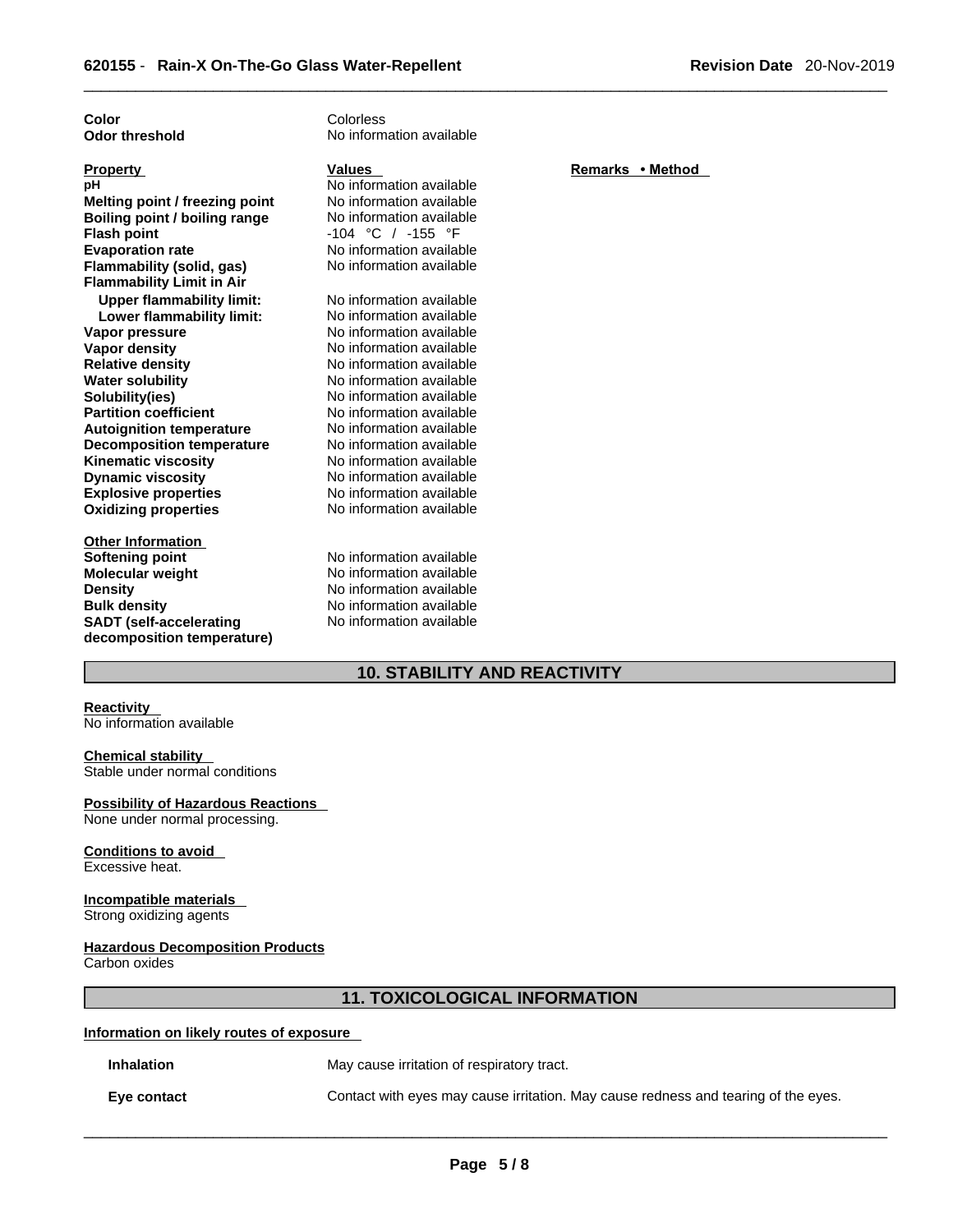**Skin contact** May cause skin irritation and/or dermatitis.

**Ingestion Ingestion may cause irritation to mucous membranes.** 

| <b>Chemical Name</b>           | Oral LD50            | Dermal LD50            | <b>Inhalation LC50</b>             |
|--------------------------------|----------------------|------------------------|------------------------------------|
| <b>Ilsopropanol</b><br>67-63-0 | $= 1870$ mg/kg (Rat) | = 4059 mg/kg (Rabbit)  | = 72600 mg/m <sup>3</sup> (Rat)4 h |
| Acetone<br>67-64-1             | $=$ 5800 mg/kg (Rat) | > 15700 mg/kg (Rabbit) | (Rat)8h<br>$= 50100$ mg/m $^{3}$   |

#### **Information on toxicological effects**

**Symptoms** No information available.

#### **Delayed and immediate effects as well as chronic effects from short and long-term exposure**

| <b>Sensitization</b>                                                                | No information available. |                                                                                          |            |             |
|-------------------------------------------------------------------------------------|---------------------------|------------------------------------------------------------------------------------------|------------|-------------|
| Germ cell mutagenicity                                                              | No information available. |                                                                                          |            |             |
| Carcinogenicity                                                                     |                           | The table below indicates whether each agency has listed any ingredient as a carcinogen. |            |             |
| <b>Chemical Name</b>                                                                | <b>ACGIH</b>              | <b>IARC</b>                                                                              | <b>NTP</b> | <b>OSHA</b> |
| llsopropanol<br>67-63-0                                                             |                           | Group 3                                                                                  |            |             |
| Not classifiable as a human carcinogen<br>X - Present                               |                           | OSHA (Occupational Safety and Health Administration of the US Department of Labor)       |            |             |
| <b>Target Organ Effects</b>                                                         |                           | Central nervous system, Eyes, Respiratory system, Skin.                                  |            |             |
| The following values are calculated based on chapter 3.1 of the GHS document $\,$ . |                           |                                                                                          |            |             |
| ATEmix (oral)                                                                       | 16906 mg/kg               |                                                                                          |            |             |
| ATEmix (dermal)                                                                     | 5735 mg/kg                |                                                                                          |            |             |
| <b>ATEmix (inhalation-dust/mist)</b>                                                | 397.6 mg/l                |                                                                                          |            |             |

# **12. ECOLOGICAL INFORMATION**

#### **Ecotoxicity**

0.117 % of the mixture consists of component(s) of unknown hazards to the aquatic environment

### **Persistence and degradability**

No information available.

#### **Bioaccumulation**

No information available.

#### **Mobility**

No information available.

| <b>Chemical Name</b>    | <b>Partition coefficient</b> |
|-------------------------|------------------------------|
| Isopropanol             | 0.05                         |
| 67-63-0                 |                              |
| Acetone                 | $-0.24$                      |
| 67-64-1                 |                              |
| Liquefied Petroleum Gas | $\leq$ -2.8                  |
| 68476-86-8              |                              |

# **Other adverse effects**

No information available

# **13. DISPOSAL CONSIDERATIONS**

#### **Waste treatment methods**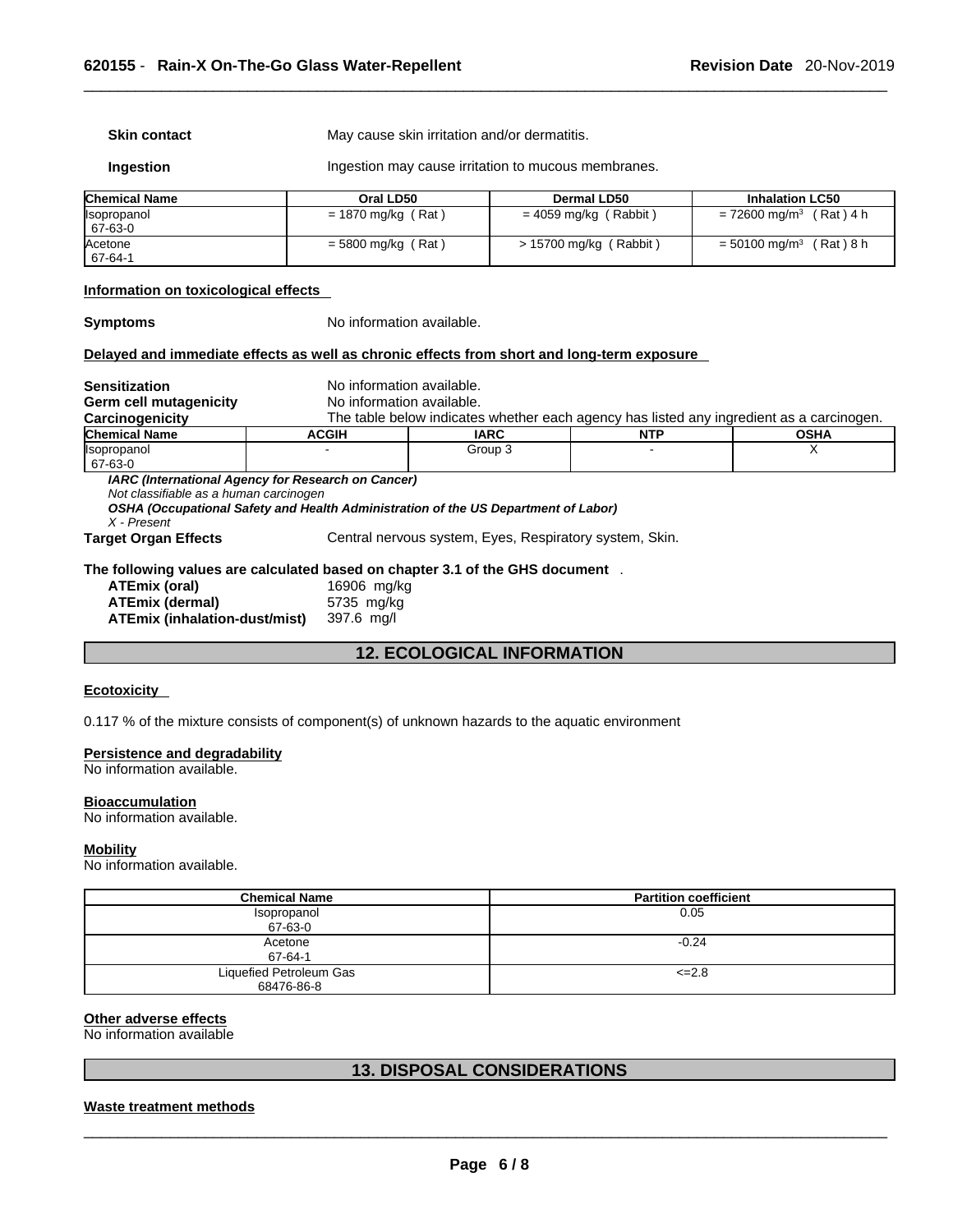| Disposal of wastes         | Disposal should be in accordance with applicable regional, national and local laws and<br>regulations. |
|----------------------------|--------------------------------------------------------------------------------------------------------|
| Contaminated packaging     | Do not reuse container.                                                                                |
| <b>US EPA Waste Number</b> | No information available                                                                               |

This product contains one or more substances that are listed with the State of California as a hazardous waste.

| <b>Chemical Name</b> | California Hazardous Waste Status |
|----------------------|-----------------------------------|
| Isopropanol          | Toxic                             |
| 67-63-0              | lanitable                         |
| Acetone              | Ignitable                         |
| 67-64-1              |                                   |

# **14. TRANSPORT INFORMATION**

| DOT<br><b>UN/ID No</b><br>Proper shipping name<br><b>Hazard Class</b>  | UN 1950<br>Aerosols, Flammable, Limited Quantity (LQ)<br>2.1 |
|------------------------------------------------------------------------|--------------------------------------------------------------|
| IATA<br>Proper shipping name<br><b>Hazard Class</b>                    | Aerosols, Flammable, Limited Quantity (LQ)<br>2.1            |
| <b>IMDG</b><br>UN/ID No<br>Proper shipping name<br><b>Hazard Class</b> | UN 1950<br>Aerosols, Flammable, Limited Quantity (LQ)<br>2.1 |

# **15. REGULATORY INFORMATION**

| <b>International Inventories</b> |                 |
|----------------------------------|-----------------|
| <b>TSCA</b>                      | Complies        |
| <b>DSL/NDSL</b>                  | Complies        |
| <b>EINECS/ELINCS</b>             | Complies        |
| <b>ENCS</b>                      | Does not comply |
| <b>IECSC</b>                     | Complies        |
| <b>KECL</b>                      | Does not comply |
| <b>PICCS</b>                     | Complies        |
| <b>AICS</b>                      | Complies        |

 **Legend:** 

**TSCA** - United States Toxic Substances Control Act Section 8(b) Inventory

**DSL/NDSL** - Canadian Domestic Substances List/Non-Domestic Substances List

 **EINECS/ELINCS** - European Inventory of Existing Chemical Substances/European List of Notified Chemical Substances

**ENCS** - Japan Existing and New Chemical Substances

**IECSC** - China Inventory of Existing Chemical Substances

**KECL** - Korean Existing and Evaluated Chemical Substances

**PICCS** - Philippines Inventory of Chemicals and Chemical Substances

**AICS** - Australian Inventory of Chemical Substances

#### **US Federal Regulations**

# **SARA 313**

Section 313 of Title III of the Superfund Amendments and Reauthorization Act of 1986 (SARA). This product contains a chemical or chemicals which are subject to the reporting requirements of the Act and Title 40 of the Code of Federal Regulations, Part 372